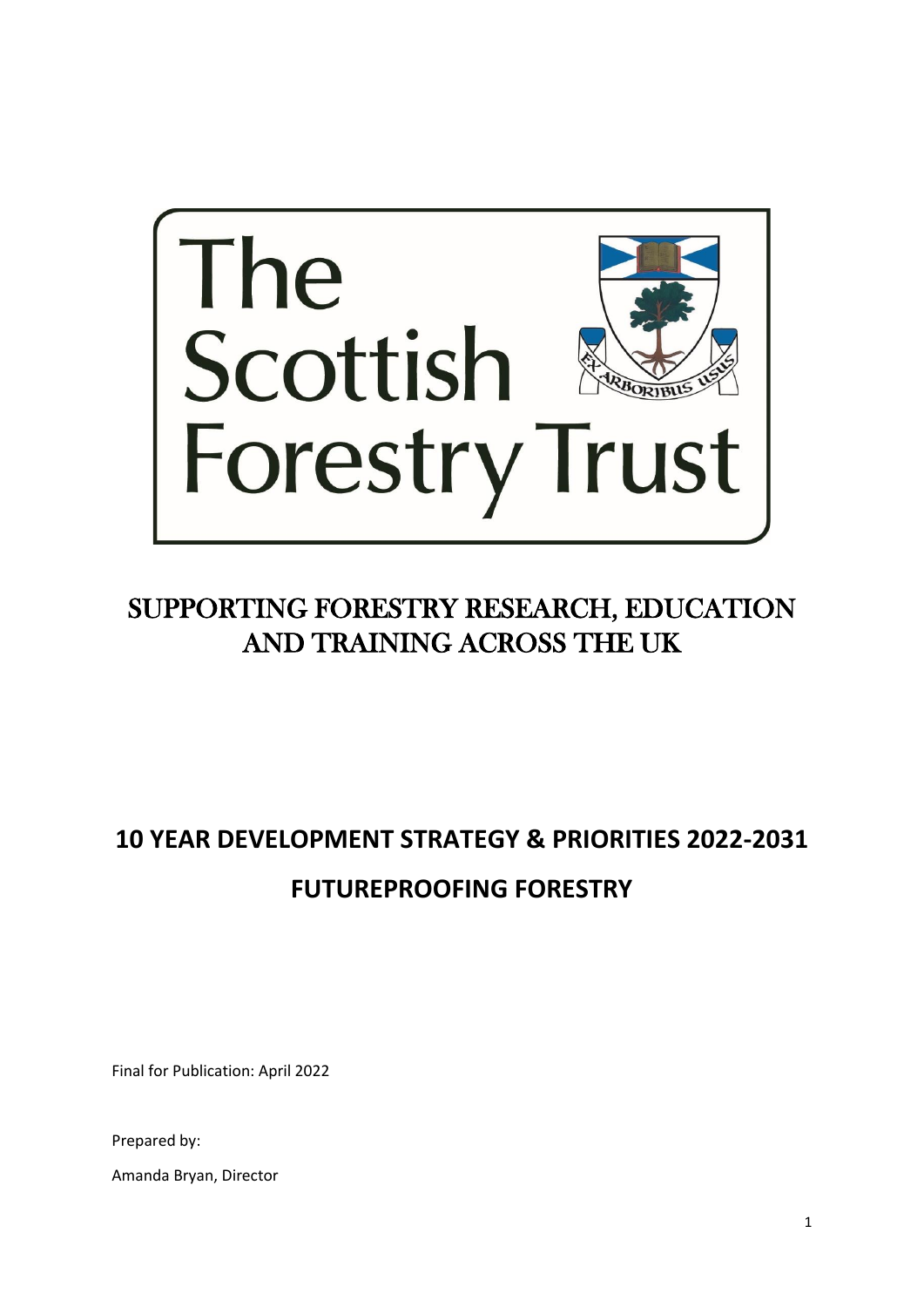# **Table of Contents**

| 1. Executive Summary                              | 3  |
|---------------------------------------------------|----|
| 2. Scottish Forestry Trust                        | 5  |
| 2.1 The Organisation                              | 5  |
| 2.2 Summary of Historical Activity                | 5  |
| 2.3 Vision and Priorities                         | 6  |
| 3. Financial Strategy                             | 8  |
| 3.1 Existing Income Streams                       | 8  |
| 3.2 Plan for Income Generation Growth             | 8  |
| 3.2.1 Increasing Revenue Funds                    | 8  |
| 3.2.2 Partner Revenue Funding                     | 9  |
| 4. Operational Issues and Management Team         | 10 |
| 4.1 Key Personnel including Trustees              | 10 |
| 4.2 Supporting Professional Advisers and Services | 10 |
| 4.3 Partnership Working with Other Organisations  | 11 |
| 5. Action Plan 2022-2026                          | 12 |
| 5.1 Priority Actions                              | 12 |
| 5.2 Critical Risks and Mitigation                 | 13 |
| 6. Review and Update                              | 14 |
| Annex 1 SWOT Analysis                             | 15 |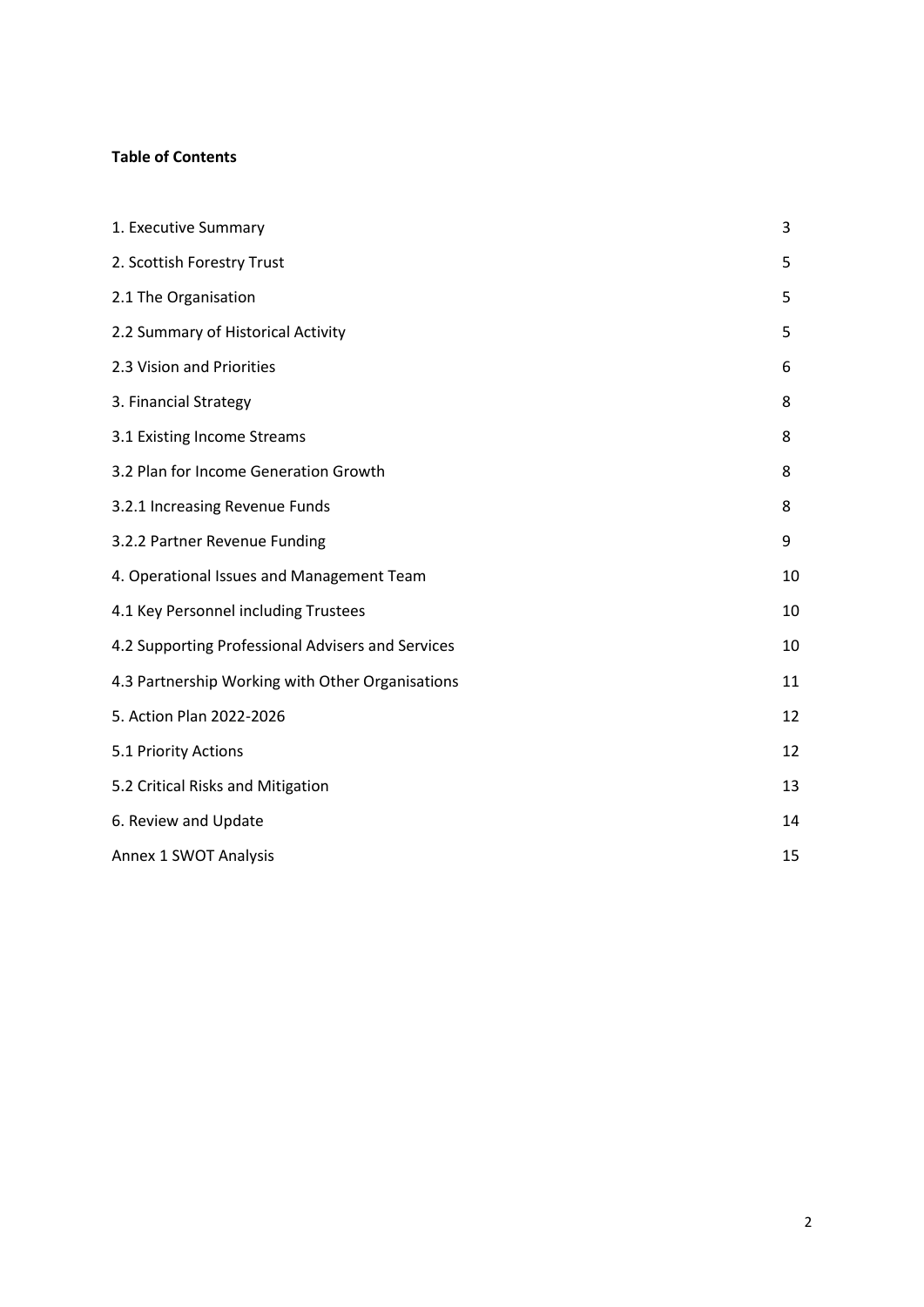#### **1. Executive Summary**

The Scottish Forestry Trust (SFT) is an independent charitable body registered in Scotland (Scottish Charity No: SCO08465), established in 1983. The organisation has a Trust Deed which sets out its Objects and the Powers of the Trustees, of which there are currently 10, along with the Trust's Rules which define the Trust's operating principles. The Trust's purpose is to support forestry related education, training and research across the UK and this has been achieved by providing grants to third parties undertaking such activities.

The Trust has since 1986 supported over 300 projects through the provision of in excess of £3 million. The emphasis has been on providing funding for research as outlined above although a broad range of training and education related projects have been supported including both studies into workforce planning and events and activities raising public awareness of the benefits of forestry, as well as actual forestry related training and education. Current turnover is circa £110k per annum.

A list of projects supported is maintained on the Trust's website ([www.scottishforestrytrust.org.uk\)](http://www.scottishforestrytrust.org.uk/).

The Trust to date has taken a very open approach in terms of the themes of the research, education and training it has supported, however now wishes to be both more targeted and ambitious.

Our **vision** is that by 2031 The Scottish Forestry Trust will:

- 1) be widely recognised as a significant funder of British forestry research, education and training making a significant contribution to knowledge and skills in order to **FUTUREPROOF FORESTRY** through investment in the areas set out below. The Trust considers 'Forestry' to be the art and science of managing trees for a purpose; this is an inclusive term capturing all types of forest and woodland and includes urban tree management.
	- i) **FORESTRY CARBON:** Defining and developing forestry and timber technologies' contribution to the carbon challenge facing society as well as what is required to decarbonise the forestry sector itself.
	- ii) **FORESTRY RESILIENCE TO THREATS:** Understanding and managing current and emerging threats to the sector, from pests and diseases to increased extreme weather events and fire; this includes adaptation to future conditions.
	- iii) **FUTURE FORESTRY LANDSCAPES:** Understanding and planning for the forests, woodlands and urban trees of the future and the wider landscapes that they will sit within. It could incorporate land management decision making, tree selection and breeding, silvicultural practices, timber utilisation and delivery of other ecosystem services. The focus here will be on innovative and new areas of study with an emphasis on both real and as yet to be fully defined challenges and will include addressing barriers to change and tackling adaptations required.
	- iv) **FORESTRY WORKFORCE AND SKILLS:** Addressing the challenges of securing a welltrained workforce of the right scale and with the right skills to deliver an innovative and adaptable sector.
- 2) be a partner of choice for organisations wishing to invest in research, education and training related to forestry and timber technologies with £6m under investment and disbursing at least £250,000 per annum from both its own investment income and partnership funding.
- 3) be recognised as a leader in supporting and nurturing young forestry professionals tackling the big issues facing the sector.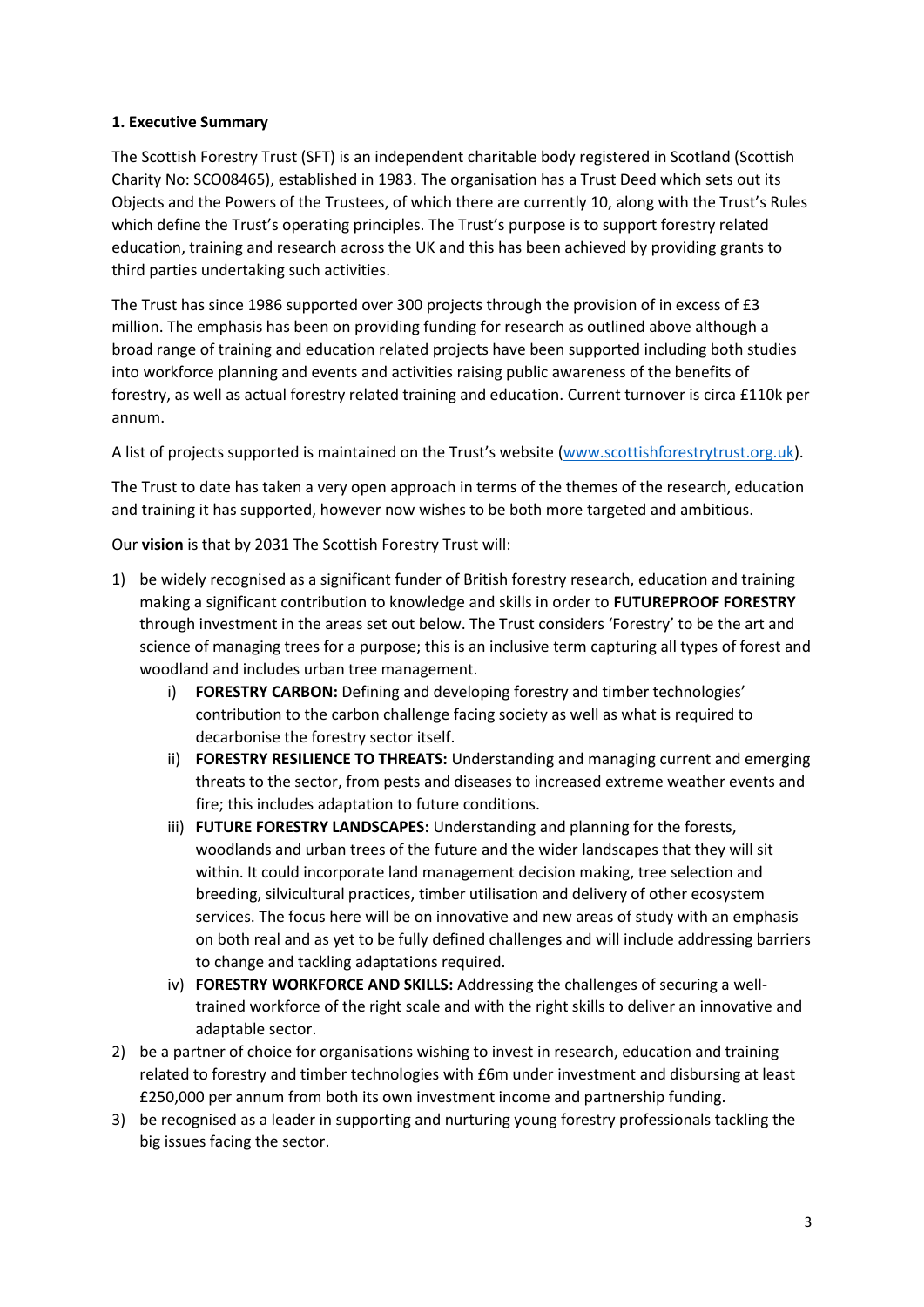As indicated above there is a target to increase the funds available to the Trust to support education, training and research in British forestry in its broadest sense. While it is expected that an increasing proportion of future funding will be targeted towards the priority areas above the Trust recognises that there will be other projects that do not fit these themes but that will still be worthy of support, and it will continue to consider these.

This Strategy sets out how these objectives will be delivered working in partnership with a range of parties across the forestry and timber technologies sector, appropriate NGOs and research and educational organisations. The Strategy will be updated on a rolling 3-year basis to ensure its currency.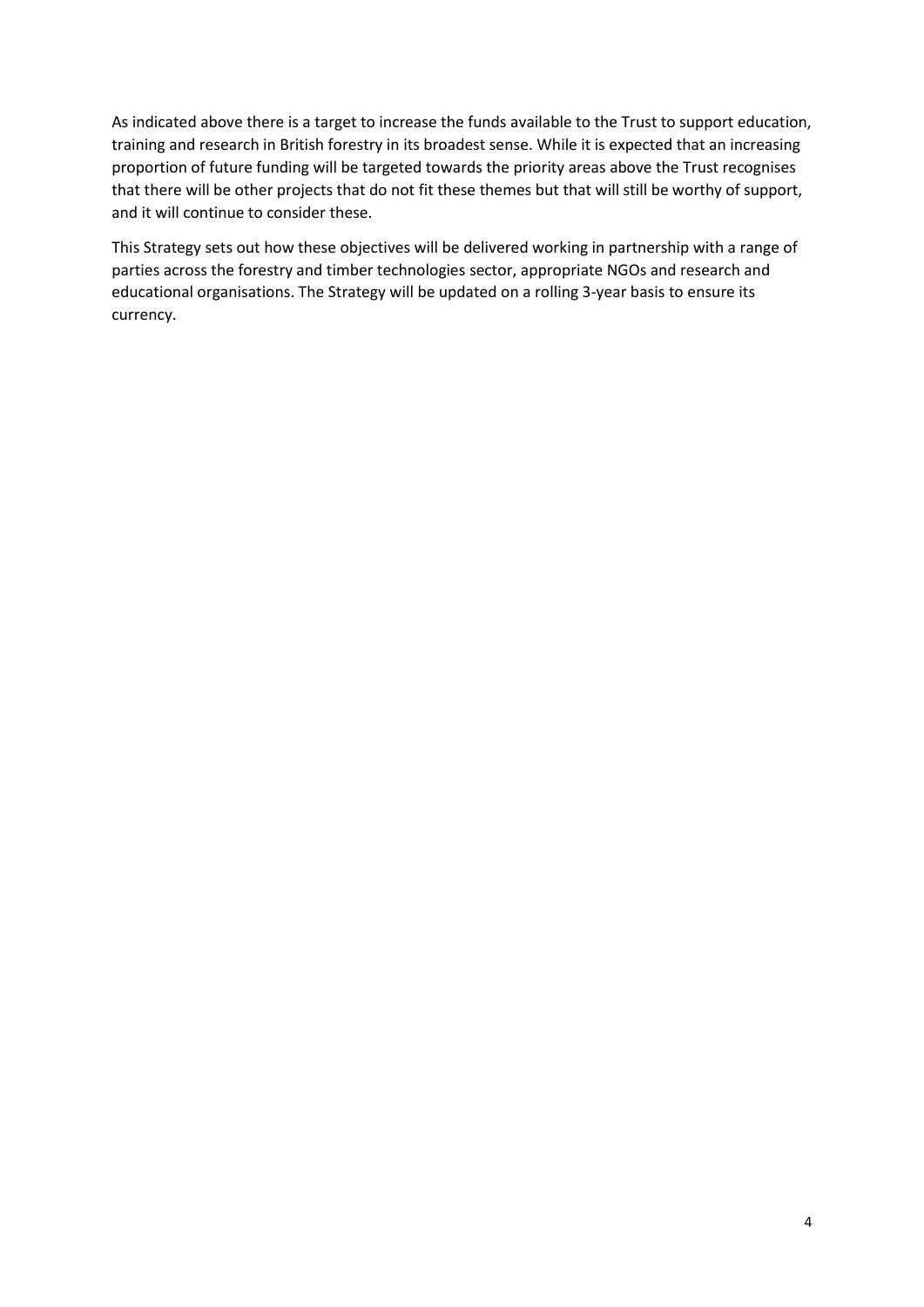#### **2. Scottish Forestry Trust**

#### **2.1 The Organisation**

The Scottish Forestry Trust (SFT) is an independent charitable body registered in Scotland (Scottish Charity No: SCO08465), established in 1983 by the generous gift of share capital of Scottish Woodland Owners Association Ltd (SWOAC). Prior to November 1983 that asset was owned by Timber Growers (Scotland) Ltd and at that time it was agreed to merge with the similarly named organisation in England and Wales to form a new company Timber Growers United Kingdom Ltd. In June 1986 the Trustees of the Scottish Forestry Trust received an offer from the management of SWOAC to purchase the shareholding and in December 1986, the Trust received a cash sum of £1.52 million. This sum was invested with the income generated being used to fund the organisation's charitable purposes and is valued, as at December 2021, in excess of £3.2 million.

The Scottish Forestry Trust has a Trust Deed which sets out its Objects and the Powers of the Trustees along with the Trust's Rules which define the Trust's operating principles. The Trust's purpose is to support forestry related education, training and research across the UK and this has been achieved by providing grants to third parties undertaking such activities. From a research perspective the focus has been contributing to the scientific, technical and economic information required by forestry to enable it to develop its role in the countryside and in the British economy. "Forestry" is defined as the forestry industry as a whole to include the growing, marketing and processing of home-grown timber, and forestry's contributions to people, landscape, biodiversity and the environment. The research however while generally applied in nature cannot be too close to market as this would not fit with the Trust's charitable status. Training and education is interpreted in its broadest context and includes wider public awareness raising about forestry and its benefits. In addition to supporting seminars and workshops, CPD, short courses and development of educational materials, the production of books, technical guides and digital materials have also been funded. Studies to better understand the workforce and skills needs of the sector are also included under the Trust's remit for education and training.

The Trust's Deed is quite broadly drawn: it allows the Trustees freedom within the broad fields of forestry research, education and training to formulate more precise objectives of their own choosing.

The Trustees currently meet three times a year in April, August and December to transact the Trust's business. These meetings are normally held in Edinburgh or online, although on occasion visits are made to other locations to view funded projects or to engage with stakeholders. A sub-set of the Trustees form the Projects and Research Committee (PRC) which provide additional oversight of funded projects and research; reviewing applications and progress reports, running SFT's Awards, etc. The PRC meets online three times a year – approximately 4-8 weeks in advance of the Trustees meetings in March, June and November to enable recommendations to be made to the Trustees at their meeting.

The Trust has benefitted from relatively stable operational management, with just four Directors over the almost 40 years of operation and through sharing an office/ admin support with Confor and its predecessor body throughout this period. While there has been a regular rotation of Trustees there has been strong succession planning and a majority of Trustees have served 10 years providing continuity. An organisational SWOT contained in Annex 1 sets the current context for the plan

#### **2.2 Summary of Historical Activity**

The Trust has since 1986 supported over 300 projects through the provision of in excess of £3 million. The emphasis has been on providing funding for research as outlined above although a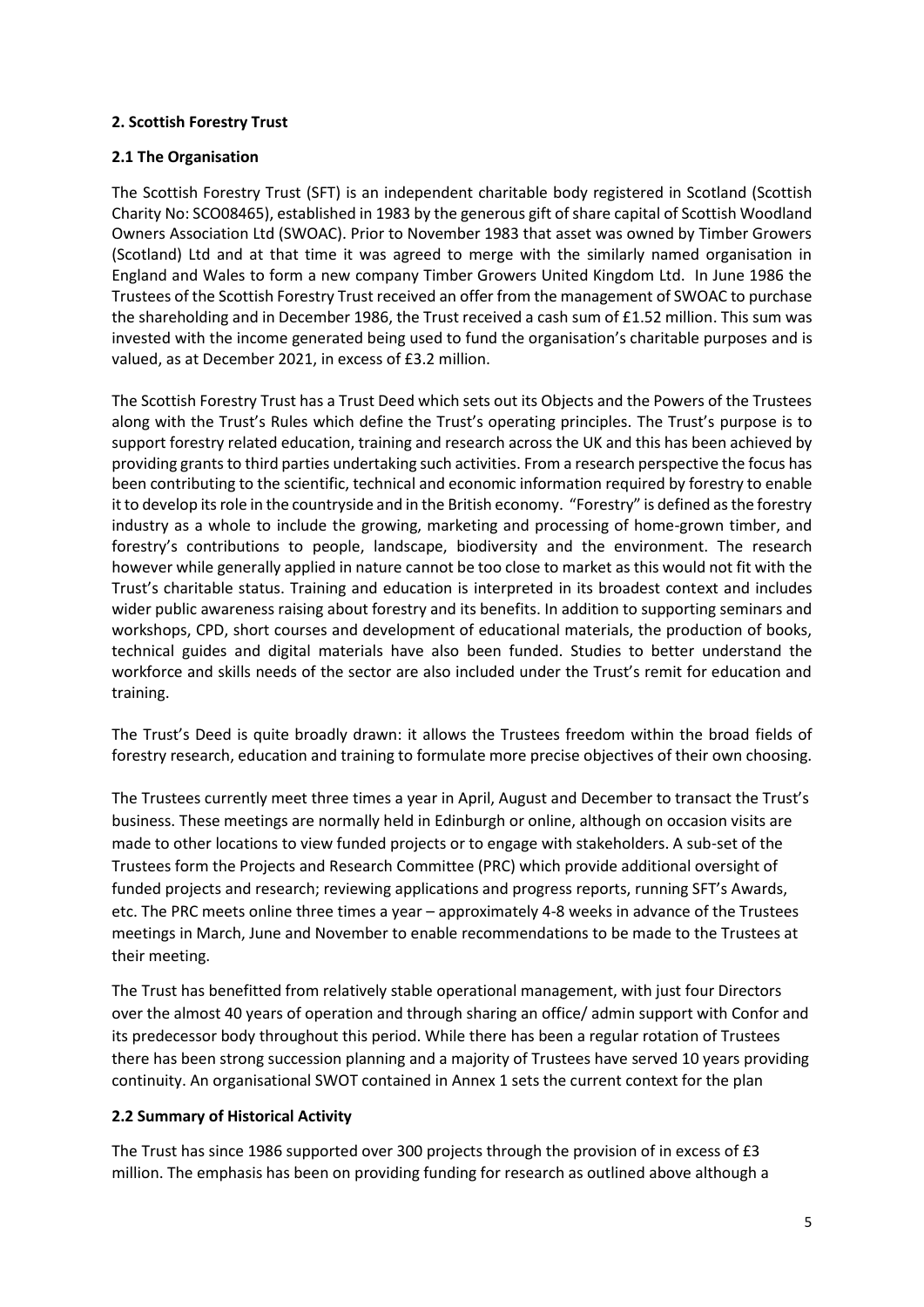broad range of training and education related projects have been supported including both studies into workforce planning and events and activities raising public awareness of the benefits of forestry, as well as actual forestry related training and education.

A list of projects supported is maintained on the Trust's website ([www.scottishforestrytrust.org.uk\)](http://www.scottishforestrytrust.org.uk/).

Projects have largely been funded through investment income generated by the initial endowment which has also continued to grow in overall value. This has been supplemented by funding provided by a range of partners organisations, most notably The Forestry Commission and its successor bodies who have contributed in the region of £290,000 over a ten-year period towards a Bursary Scheme.

Over this period there have been dedicated funds supporting the following:

**PhD Bursaries** – In a joint initiative with Forestry Commission and its successor bodies.

**International Fellowships** – Travel and subsistence costs for overseas researchers to collaborate with British based research teams. Supported under the auspices of the John Eadie Fellowship Scheme.

**Awards** – Two Awards are provided by SFT, with support from funding partners. The first is the Scottish Woodlands Student Excellence Award which is awarded approximately bi-annually to the best PhD Thesis submitted by a bursary student supported wholly or partly by SFT. The second is the Cyril Hart Memorial Award which is awarded bi-annually to the best scientific paper published on a research project which has been supported by SFT during the previous two years.

**Specific Research Areas/ Activities** – From time to time dedicated funds have been made available for specific research areas such as via the Reducing Insured Risks in UK Forests and Woodlands Research Fund (supported by QBE/ Tilhill) or research activities such as the Early Career Researchers Conference Fund or Collaborative Overseas Research which focused on activities that could only take place overseas but that had a direct linkage to British forestry (such as consideration of emerging pests and diseases).

**Concept and Scoping Studies** – Small amounts of funding not requiring to be matched have historically been made available to support the development of more complete full applications.

Although not supported via a specific fund per se the Trust has funded the publication of a significant number of **books, reports and technical guides** in relation to both Forestry and Arboriculture. These fall largely under the educational remit of the Trust.

### **2.3 Vision and Priorities**

The Trust to date has taken a very open approach in terms of the themes of the research, education and training it has supported. The Trustees have however concluded that while they would wish that the Trust continues to take such an approach with some of its funds there is an ambition to be more proactive in allocating a portion of its existing resources and to raise additional resources to fund priority areas. These priority areas are not about looking at current forest management but about looking forward and helping the sector prepare for a potentially very different future. This means securing more resources to deliver on that wider agenda, both in terms of increasing SFT's funds under investment and also working with partners to secure funds which would be invested in research directly.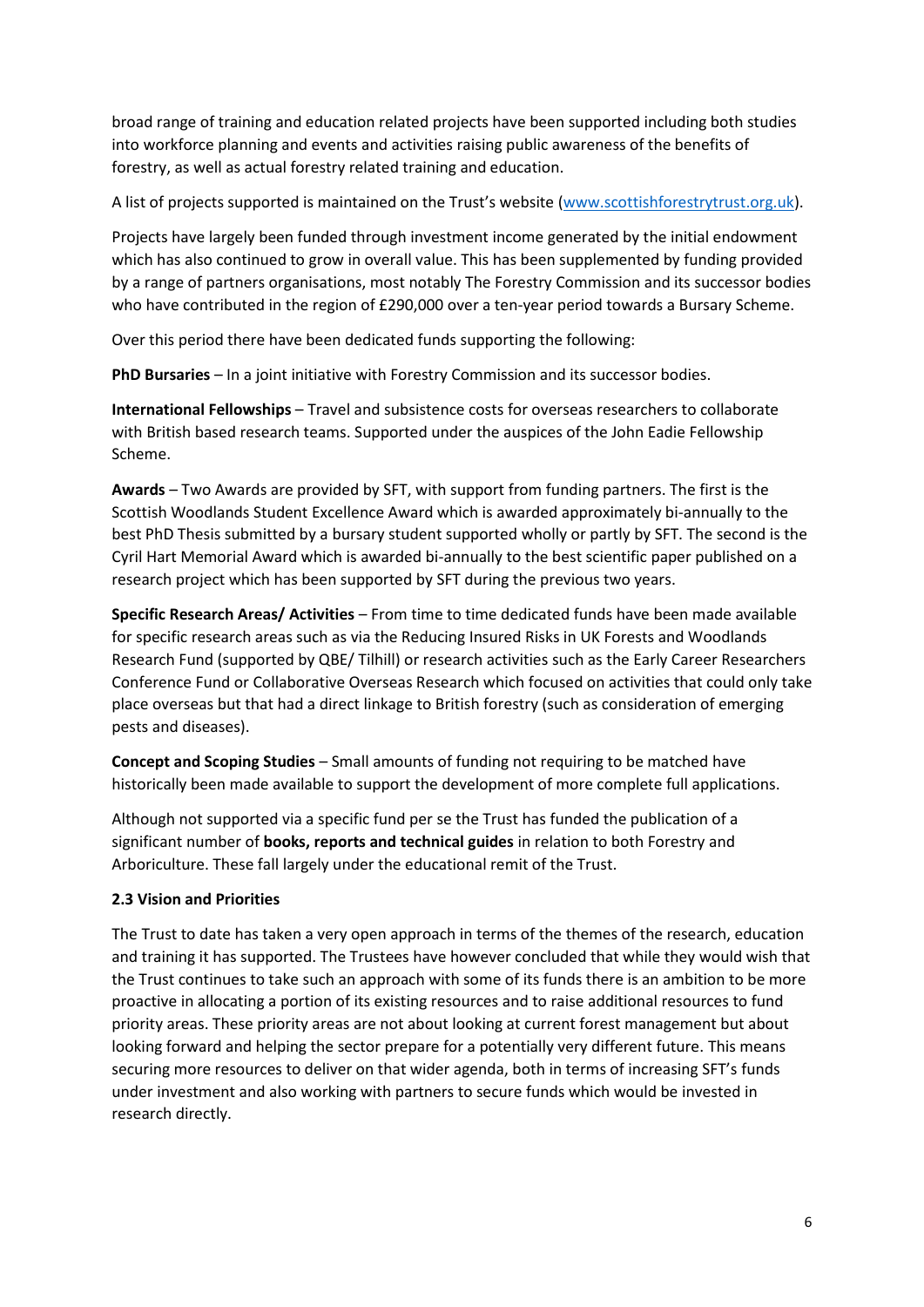Our **vision** is that by 2031 The Scottish Forestry Trust will:

- 1) be widely recognised as a significant funder of British forestry research, education and training making a significant contribution to knowledge and skills in order to **FUTUREPROOF FORESTRY** through investment in the areas set out below. The Trust considers 'Forestry' to be the art and science of managing trees for a purpose; this is an inclusive term capturing all types of forest and woodland and includes urban tree management.
	- i) **FORESTRY CARBON:** Defining and developing forestry and timber technologies' contribution to the carbon challenge facing society as well as what is required to decarbonise the forestry sector itself.
	- ii) **FORESTRY RESILIENCE TO THREATS:** Understanding and managing current and emerging threats to the sector from pests and diseases to increased extreme weather events and fire; this includes adaptation to future conditions.
	- iii) **FUTURE FORESTRY LANDSCAPES:** Understanding and planning for the forests, woodlands and urban trees of the future and the wider landscapes that they will sit within. It could incorporate land management decision making, tree selection and breeding, silvicultural practices, timber utilisation and delivery of other ecosystem services. The focus here will be on innovative and new areas of study with an emphasis on both real and as yet to be fully defined challenges and will include addressing barriers to change and tackling adaptations required.
	- iv) **FORESTRY WORKFORCE AND SKILLS:** Addressing the challenges of securing a welltrained workforce of the right scale and with the right skills to deliver an innovative and adaptable sector.
- 2) be a partner of choice for organisations wishing to invest in research, education and training related to forestry and timber technologies with £6m under investment and disbursing at least £250,000 per annum from both its own investment income and partnership funding.
- 3) be recognised as a leader in supporting and nurturing young forestry professionals tackling the big issues facing the sector.

As indicated above there is a target to increase the funds available to the Trust to support education, training and research in British forestry in its broadest sense. While it is expected that an increasing proportion of future funding will be targeted towards the priority areas above the Trust recognises that there will be other projects that do not fit these themes but that will still be worthy of support, and it will continue to consider these.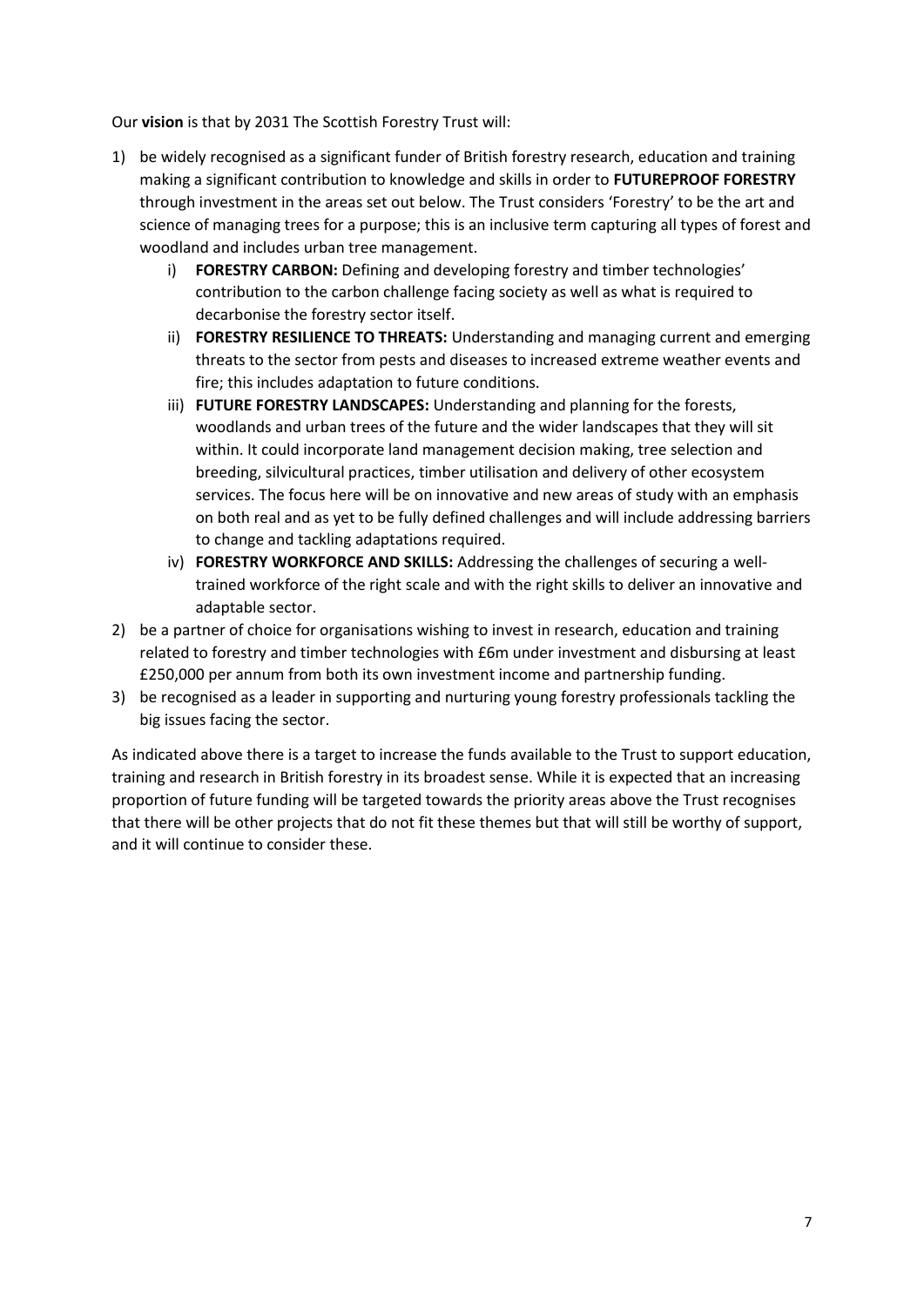#### **3. Financial Strategy**

#### **3.1 Existing Income**

The Trust has received up to circa £110k per annum from investment income during the last 10 years but this is currently sitting at circa £85k, expected in 2021/2. Up until 2021 the Trustees had taken a position of maximising the investment income received with a focus on dividends alone. However, this resulted in investing in more traditional sectors which both cut dividends in 2020/21 due to the impacts of the COVID pandemic and were affected by a reduction in share prices. After a review of the Trust's position and exposure in late 2020 a transition was made to a Total Return investment approach whereby an annual income target is set which will be achieved both from dividends and from capital growth in share value with a further target linked to growing the capital value of the endowment to at least match inflation. This latter approach should be more resilient in the longer term although it has resulted in an initial drop in annual investment income received by the Trust.

Any impact of this proposed short -term drop in investment income is offset by the availability of the availability of around £160k in unrestricted cash reserves which the Trust has built up.

In addition to investment income the Trust has continued to receive partner funds towards the Bursary Scheme now operated in partnership with Scottish Forestry, Forestry Commission and Natural Resources Wales. This is a variable amount with forward commitments made taking the overall availability of funds in the Bursary Scheme into account.

#### **3.2 Plan for Income Generation Growth**

In order for the Trust to meet its objectives it intends to increase the funds available to it, by growing both its endowment and investment income, which it can then distribute at its own hand, and also the partner funds which it manages and distributes on behalf of third parties. A different strategy will be adopted for the two distinct types of funds – 'SFT endowment income' and 'partnership funding' and will be the basis of a **standalone plan to accompany this development strategy**.

#### **3.2.1 Increasing Endowment Funds**

Of the two types of funding which the Trust wishes to secure, raising capital funds to add to the endowment will be the more challenging. There may be scope of significant funds being invested by some of the partners identified in Table 1 below however it is much more likely that they would be willing to provide annualised funding for a defined period targeted at specific priority areas. However securing lump sums from either philanthropists or corporates should not be ruled out. This type of funding is most likely to come through developing relationships with potential funders and will take longer to achieve.

What may be more effective in the short to medium term is securing a steady stream of income through charitable giving (donations) and legacies. Both of these have been attempted previously by the Trust and while there has historically been some immediate uptick in funds this has not proven to be very long-lived, demonstrating that efforts in these areas require to be nurtured and resourced effectively.

Charitable giving could take several forms including individual and company fundraising activities or through specific appeals (there was previously a Chairman's Anniversary Appeal linked to the 25<sup>th</sup> Anniversary which brought in £25k). There is also scope to look at regular donations from those that work in the sector through working in partnership with larger forestry sector employers via payroll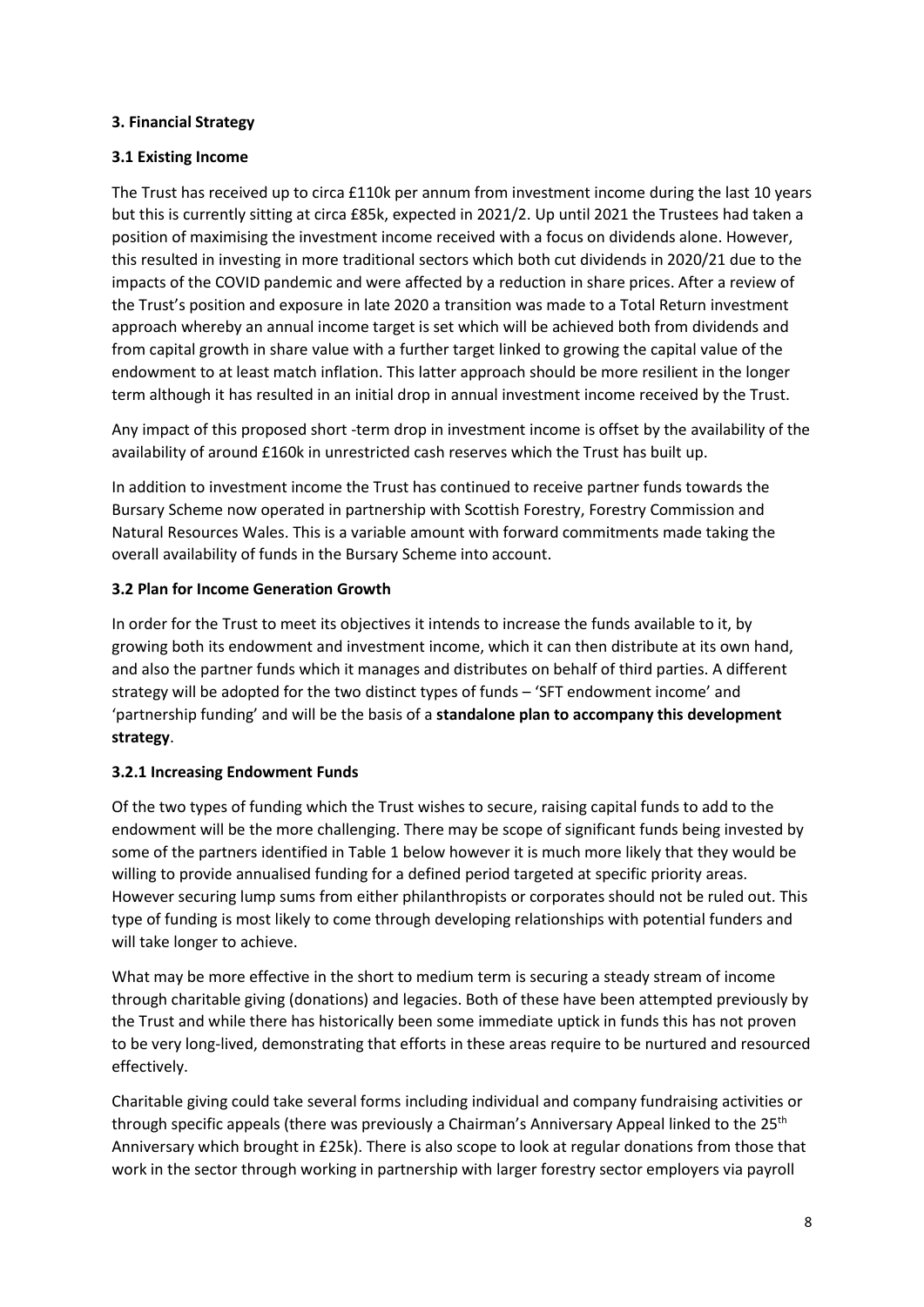giving schemes; as these funds are subject to Gift Aid this can mean that a monthly £10 donation could cost the individual between just £8 - 5.50 depending on the tax rate they pay. One hundred individuals contributing £10 a month, every month would raise an additional £12,000 per annum. These types of funds could either contribute to revenue or capital, depending on the amount of partner funding available in any year. [Note a Friends of SFT Scheme was launched in 2014 along with 'donate' options on the website pages but as these are very static take up has been very limited].

A previous legacies campaign has resulted in a small number of more sizable donations to the Trust over the last 30 years albeit it has been at least 10 years since the last legacy was received. These are impossible to plan both in terms of amount or timing for but over an extended period they could contribute to the endowment funds. A dedicated campaign will be required which should be repeated at regular intervals.

#### **3.2.2 Partner Revenue Funding**

There is an as yet untested belief that there will be an interest from largely private sector partners seeking to support investment in forestry related research linked to ESG standards. An analysis has been undertaken of the different types of forestry partners that exist and which SFT priorities they may be most aligned with in Table 1 below.

| <b>Possible Partners</b>                      | <b>Forestry Carbon</b> | <b>Forestry Resilience</b><br>to Threats | <b>Future Forestry</b><br>Landscapes                                                   | Forestry<br><b>Workforce and</b><br><b>Skills</b> |
|-----------------------------------------------|------------------------|------------------------------------------|----------------------------------------------------------------------------------------|---------------------------------------------------|
| <b>Timber Processors</b>                      | Medium/Low             | High                                     | High (Silviculture &<br><b>Wood Science</b><br><b>Supporting Future</b><br>Production) | Medium                                            |
| <b>Forestry Owners/</b><br><b>Managers</b>    | High                   | High                                     | High/ Medium                                                                           | Medium                                            |
| <b>Investment</b><br><b>Houses</b>            | High                   | High                                     | High (Biodiversity/<br>Amenity)                                                        | Medium/Low                                        |
| <b>Public Sector/</b><br><b>Utilities</b>     | <b>Medium</b>          | High                                     | High                                                                                   | High                                              |
| <b>Corporates</b><br>(Offset)                 | High                   | Medium                                   | Medium                                                                                 | Low                                               |
| <b>Philanthropists</b>                        | Medium                 | Medium                                   | High (Wilding/<br>Biodiversity/<br>Amenity); Low<br>(Other Aspects)                    | High (Equality and<br>Diversity);                 |
| Confor/Industry<br>Partnerships (e.g.<br>HRF) | Medium                 | High                                     | High                                                                                   | High                                              |

**Table 1: Analysis of Potential Partner Interest Level in SFT Priorities**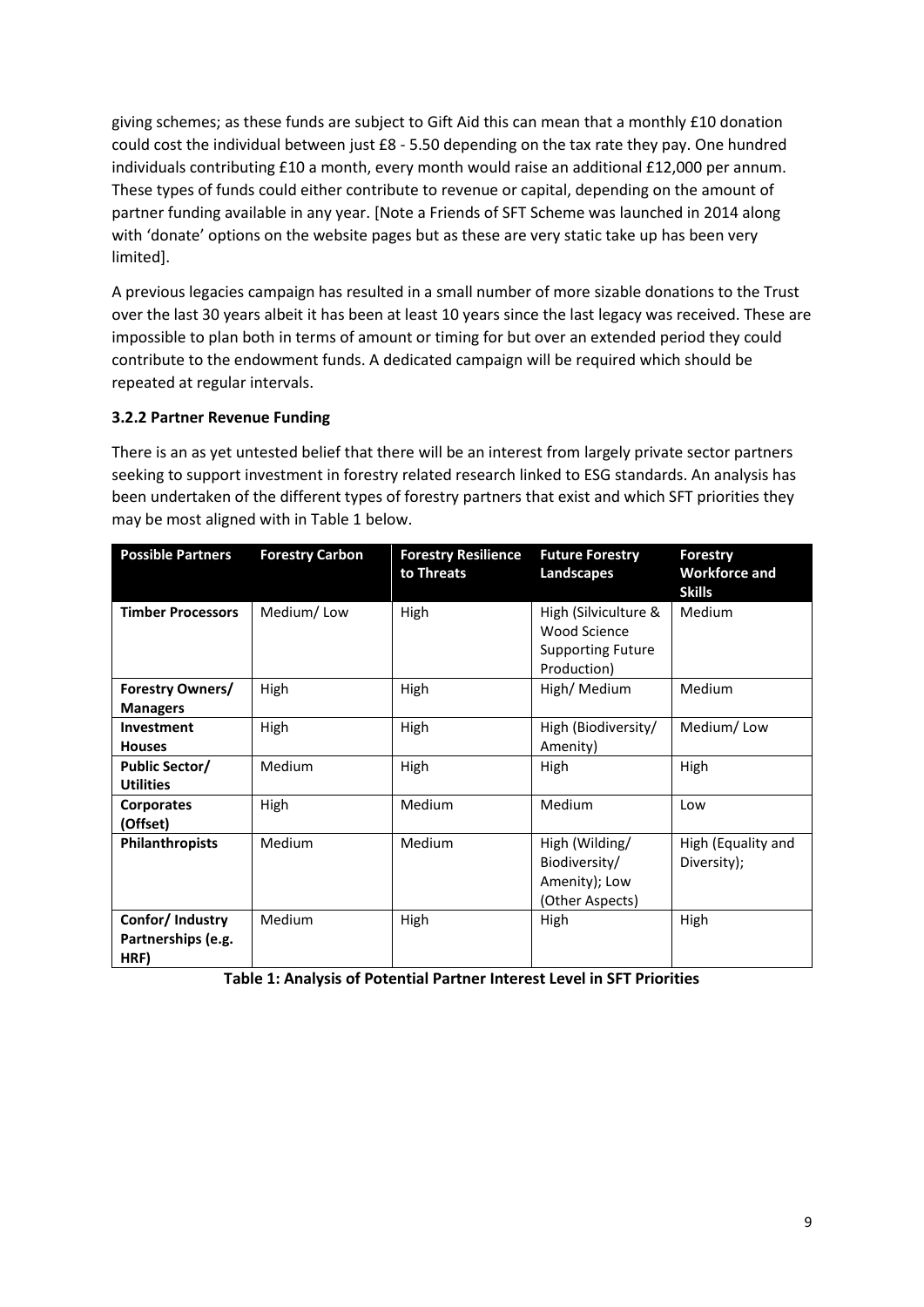#### **4. Operational Issues and Management**

#### **4.1 Key Personnel Including Trustees**

**Director:** The Trust employs a part-time Director who is responsible for all aspects of managing the day-to-day business of the Trust. The current Director is Amanda Bryan, MICFor who joined the organisation in August 2021. Amanda is a Chartered Forester who has a background in social forestry, forestry policy and forestry education as well as experience in grant giving and small charities.

**Trustees:** The Trust has operated with 11 Trustees including a Chair over the last 10+ years. This number of Trustees ensures that the Trust can draw on individuals with a wide range of skills and expertise including:

- Land and Estate Management
- Forest Management, Silviculture and Harvesting
- Timber Processing
- Environment & Nature Conservation (including Climate Science)
- Communities and Social Forestry
- Finance and Investment
- Charity Governance
- Audit and Risk Management
- Forestry Related Research (Experience of both Qualitative and Quantitative Research should be represented)
- Forestry Education and Training

Trustees while previously appointed for a period of up to 10 years, will now normally be appointed for a period of 3 years in the first instance with the opportunity for a second term of a further 3 years. A succession plan is in place and the Trustees undertake skills audits from time to time to inform succession planning. Details of current Trustees are available on the Trust's website [\(www.scottishforestrytrust.org.uk\)](http://www.scottishforestrytrust.org.uk/).

#### **4.2 Supporting Professional Advisers and Services**

**Accountants:** Financial advice and annual audit is provided by Chiene + Tait Chartered Accountants, Dublin Street, Edinburgh. Lead Auditor: Malcolm Beveridge, Partner.

**Solicitors:** Legal advice is provided by Anderson Strathern, Rutland Court, Edinburgh. Legal Advisor: Victoria Simpson, Director.

**Investment Managers:** SFT currently hold circa £3.2m under investment with Brewin Dolphin, Morrison Street, Edinburgh. Investment Manager: Lynne Lamont, Head of Charities. The Trust's Investment Mandate indicates that a Total Return approach and a Risk Level of 6 (Moderate) be adopted. The Trust does not hold investments in any company that promotes pornography or where the principal business is in tobacco or weapons manufacturing. The Trustees have also stipulated that they will refrain from direct investment in companies where there has been evidence of controversies relating to deforestation or permanent removal of natural forests. There are 4 signatories to the account. The Investment Mandate is normally updated every 3 years and was last updated in 2021, with a further additional update undertaken in 2022 in light of a review of ESG requirements. The mandate will then next be next reviewed and updated in 2024 for commencement in April 2025, unless changes in market conditions dictate an earlier update is required.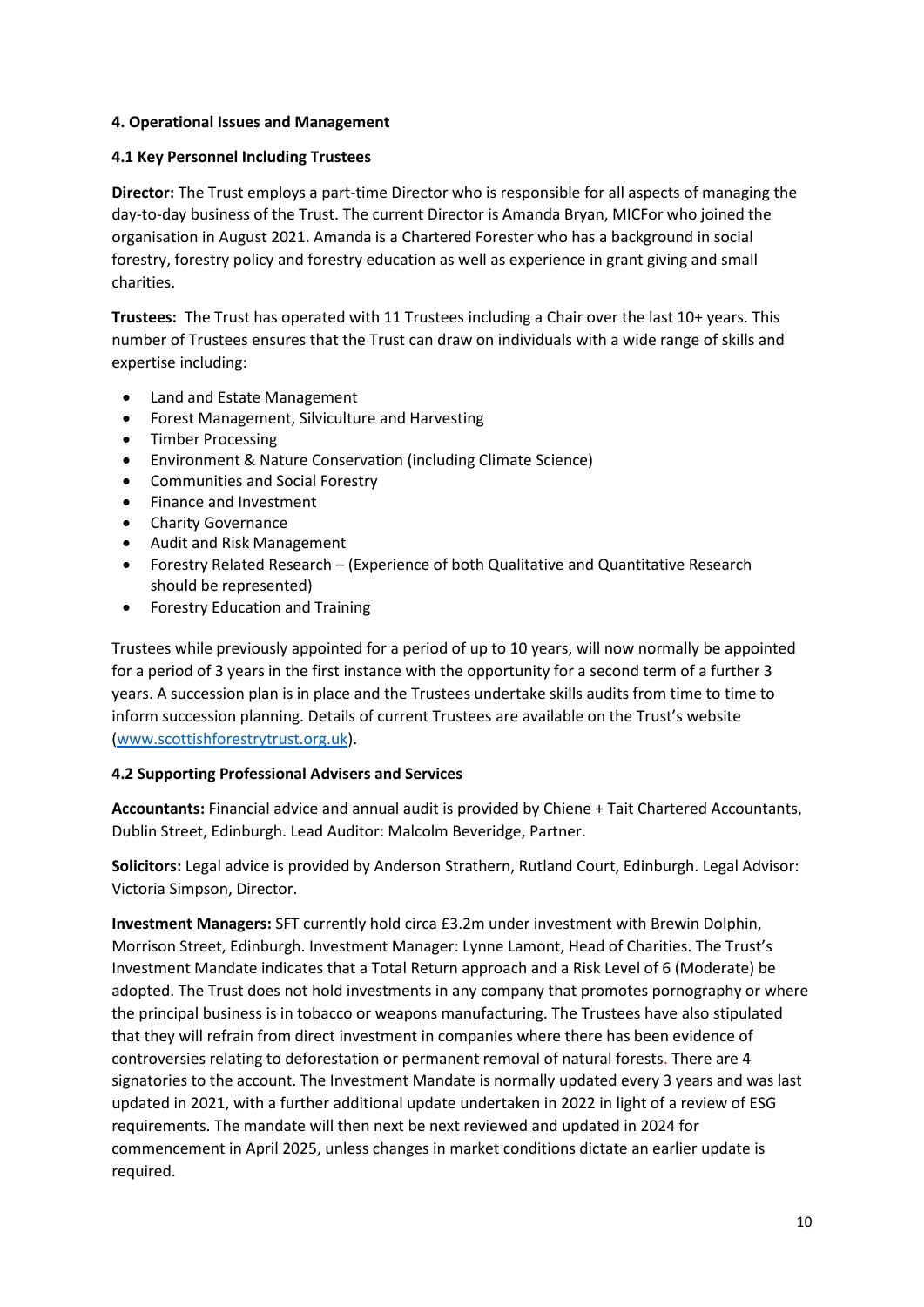**Banking:** Both Current and Reserve Accounts are held with Adam & Company, St Andrew Square, Edinburgh. Named Banker: Natalie Wyman. There are three signatories to the accounts (The Director plus two Trustees), with signatures required from any two of the three nominated signatories for every transaction. Banking provision is under review at the time of writing.

**Payroll Support:** Payroll services are provided by Chiene + Tait, Dublin Street, Edinburgh.

**Office and Administration Support:** SFT maintain an office at 59 George Street, Edinburgh which is fully serviced and leased from Confor who provide support including post box, printing and other services.

**Business Insurance:** Towergate Riskline, Croydon provide insurance brokerage services and in the current year both Employers Liability and Office and Surgery Cover (including home working) are provided by NIG.

**Online Services:** Website and e-newsletter services are provided by Plexus Media Ltd, Cromarty. Email services including filtering are provided by Calico UK Ltd.

#### **4.3 Partnership Working with Other Organisations**

The Trust has a long history of working with partners in the public, private and voluntary sectors. This has taken a variety of forms including the joint funding of research bursaries with the Forestry Commission and its successor bodies and the Insured Risks Scheme which is supported with funds from QBE and Tilhill Forestry. Partnership does however go wider than that and there is long standing joint working with the likes of Confor, the Institute of Chartered Foresters and the Royal Scottish Forestry Society in relation to skills and awareness raising and in helping disseminate the work of the Trust via their respective publications.

Partnership development is considered to be an area of growth for the Trust going forward, not least as it can provide a ready delivery mechanism for those bodies wishing to invest in forestry research, education and training. Partner funds for defined purposes can be held as restricted funds and directed towards specified priority areas, as has already been demonstrated. There is a signed MoU with the *Hylobius* Integrated Research Programme (HIRP) regarding the delivery of a dedicated *Hylobius* Research Fund (HRF) and also discussions with Confor regarding their proposed subscription-based research programme. There may also be opportunities to work with other grant giving bodies such as The Woodland Trust, Patsy Wood Trust and Future Woodlands Fund to jointly fund projects.

Further opportunities for working in partnership will exist around activities linked to raising awareness of the sector and its contributions to society more generally. This could be through either organising or sponsorship of events such as annual lectures, seminars and conferences or attendance at agricultural or other shows.

Under the Trust's Deeds and Rules there is a greater flexibility for the Trust to take a leading role in commissioning research and undertaking activity at its own hand. A conscious decision has been taken that the preference is to work in partnership and support activity led by others, however it is recognised that sometimes a leadership and/or facilitation role can be required to stimulate activity in areas where gaps exist and the Trust will take that role as and when appropriate. There is also an appetite to be more directed in the targeting of research funds so stimulate interest in key areas.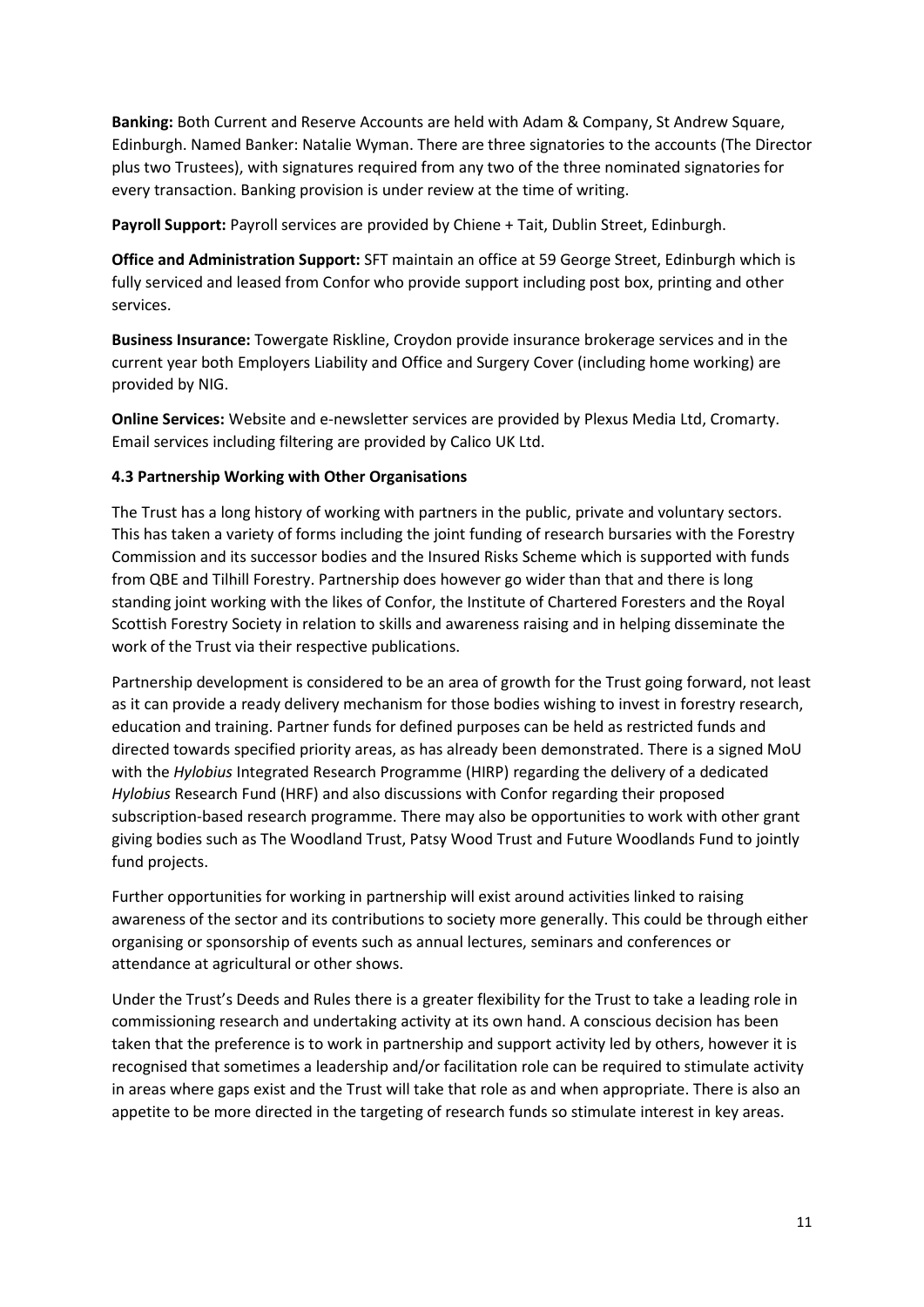#### **5. Action Plan 2022-2026**

While the Trust's Development Strategy will span a 10-year period at this stage action and financial planning will focus on the first 5 years. It is intended that the action and financial plan is reviewed and updated every 3 years meaning there will be a rolling programme with the overall Strategy updated in Year 9 leading to the next 10-year period.

While the SFT's Vision and Priorities have been laid out in Section 2.3 the focus of the first 5-year action and financial plan is as follows:

- Increase Profile of the Trust Social Media (1,000 Twitter Followers), Forestry Media (3 Articles per year in FTN/ Trees); Regular Attendance at Key Events (APF/ Highland Show).
- Increase Partnership Activity Three new long term funding partners
- Increase Capital Funds to £4 million Under Investment
- Increase Annual Revenue Expenditure to £150,000 pa
- Improve Impact Evidence Gathering *Indicator in development*.
- Build an effective SFT 'Alumni' Network Bi-annual conference for young researchers, 100 members (researchers, supervisors and supporters)

#### **5.1 Priority Actions**

Listed in Table 2 below are the additional activities that will be undertaken by the Trust in order to meet its objectives. In addition to the proposed actions/ targets there will be an ongoing requirement for business-as-usual activity relating to regular Trustee succession planning and recruitment, grant decision making and release of funds, Award judging and presentations, ensuring funds are managed effectively and best value being achieved in terms of advisers and website/ newsletter and social media updated. Greater detail is provided for Years 1 to 3. Further priority actions will be added on a three-year rolling basis, as et out in Section 6.

| Year  | <b>Priority Actions</b>                                                         |
|-------|---------------------------------------------------------------------------------|
| 22/23 | Impact Evaluation of Trust's Work Over Last 40 Years                            |
|       | Plan and Launch 40 <sup>th</sup> Anniversary Appeal                             |
|       | Re-organise Trust to become a SCIO                                              |
|       | Refresh Banking Arrangements to Increase Resilience                             |
|       | <b>Develop Fundraising Strategy</b>                                             |
|       | <b>Develop Communications Strategy</b>                                          |
|       | <b>Recruit 2 new Trustees</b>                                                   |
|       | New Chair Appointment                                                           |
| 23/34 | 40 <sup>th</sup> Anniversary Appeal Activities (including Dinner)               |
|       | Hold First Bi-Annual Young Researcher Conference                                |
|       | Secure 1-2 new Funding Partners - increasing annual funding to £125,000         |
|       | <b>Establish Impact Measuring Framework</b>                                     |
| 24/25 | Establish Alumni Network                                                        |
|       | Establish Annual Forestry Lecture – in partnership with other bodies tbc        |
|       | Launch Legacies Campaign                                                        |
|       | Add £250,000 new funds to endowment                                             |
|       | <b>Recruit 2 new Trustees</b>                                                   |
| 25/26 | Launch Payroll Giving Scheme                                                    |
|       | Secure further 1-2 new Funding Partners - increasing annual funding to £150,000 |
|       | Hold Second Bi-Annual Young Researcher Conference                               |
| 26/27 | Add £150,000 new fund to endowment                                              |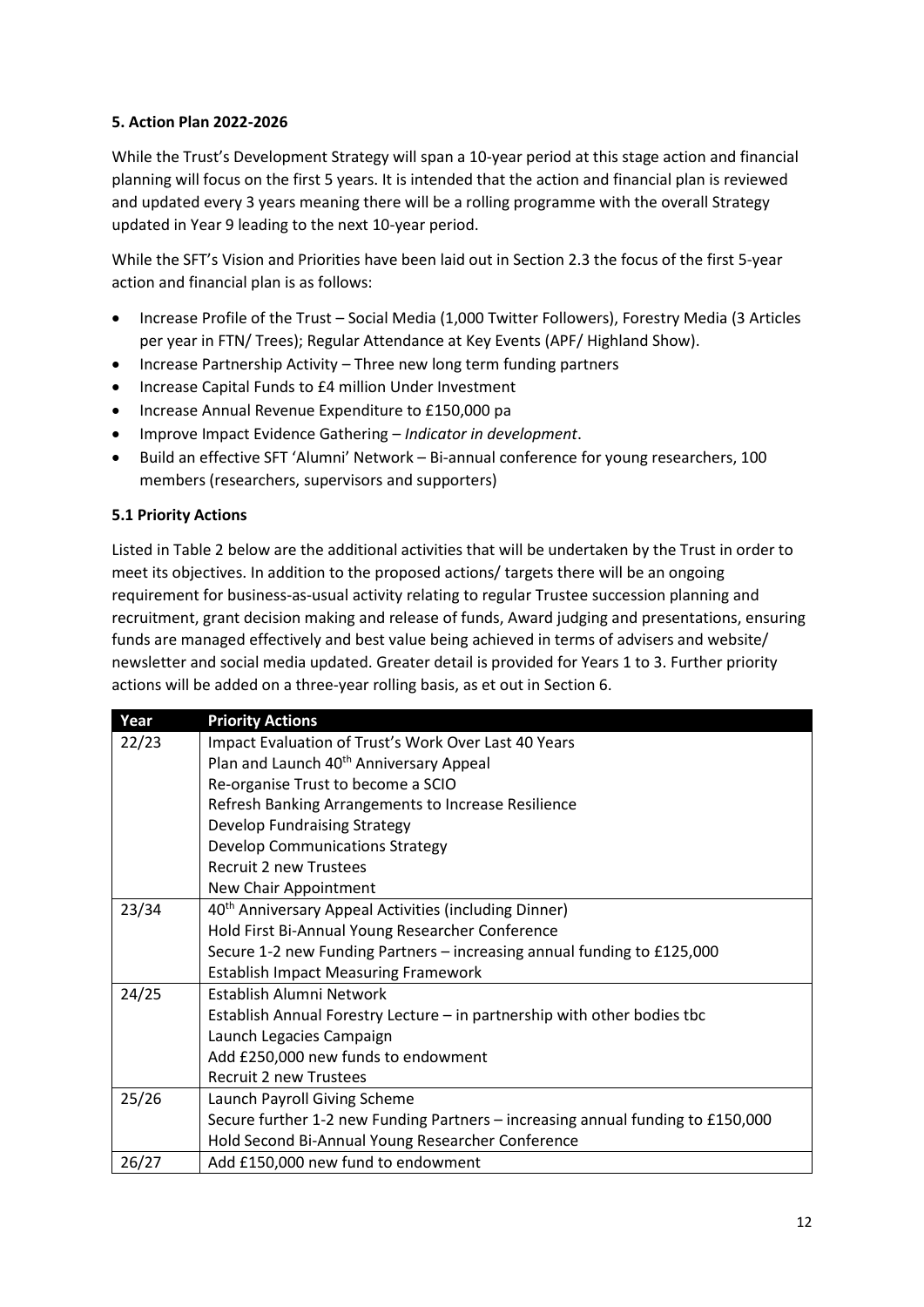# **5.2 Critical Risks and Mitigation**

| <b>Risk Factor</b>                                                          | Likelihood     | <b>Scale of</b><br><b>Impact</b> | <b>Description of Impact</b>                                                                                                                                                                                                         | <b>Mitigation</b>                                                                                                                                                                                                                                                                                                                                                                                                                                                                              |
|-----------------------------------------------------------------------------|----------------|----------------------------------|--------------------------------------------------------------------------------------------------------------------------------------------------------------------------------------------------------------------------------------|------------------------------------------------------------------------------------------------------------------------------------------------------------------------------------------------------------------------------------------------------------------------------------------------------------------------------------------------------------------------------------------------------------------------------------------------------------------------------------------------|
| Unable to secure<br>increased partner<br>funds to deliver<br>priorities     | Medium         | High                             | Reduces capacity to<br>$\bullet$<br>deliver against plan.<br>Potential reputational<br>damage.                                                                                                                                       | Maintain track record of<br>$\bullet$<br>quality delivery.<br>Undertake increased profile-<br>$\bullet$<br>raising activity.<br>Develop realistic fundraising<br>$\bullet$<br>plan and build focused<br>relationships.                                                                                                                                                                                                                                                                         |
| Unable to secure<br>increased<br>endowment funds<br>to deliver priorities   | Medium         | High                             | Reduces capacity to<br>$\bullet$<br>deliver against plan.<br>Potential reputational<br>damage.                                                                                                                                       | <b>Ensure Investment Managers</b><br>$\bullet$<br>working meet Strategic<br>Objectives.<br>Undertake increased profile-<br>$\bullet$<br>raising activity.<br>Develop realistic fundraising<br>$\bullet$<br>plan and build focused<br>relationships.                                                                                                                                                                                                                                            |
| Unable to secure<br>good quality<br>applications to<br>meet priority areas. | Low/<br>Medium | Medium                           | Reduces capacity to<br>$\bullet$<br>deliver against plan.<br>Potential reputational<br>damage, specifically<br>with funding partners.                                                                                                | Adjust priorities if external<br>$\bullet$<br>environment changes.<br>Develop targeted calls for<br>$\bullet$<br>proposals.<br>Undertake concentrated<br>$\bullet$<br>communications efforts with<br>potential applicants.                                                                                                                                                                                                                                                                     |
| Unable to retain or<br>recruit new<br><b>Trustees</b>                       | Low            | Medium/<br>High                  | <b>Potential largest</b><br>$\bullet$<br>impact on PRC if<br>Trustees not available<br>to undertake quality<br>checks on applications.<br>In worst case Trust<br>٠<br>unable to function<br>effectively and carry<br>out its duties. | Undertake good planning for<br>$\bullet$<br>recruitment.<br>Use extent of networks to<br>$\bullet$<br>encourage potential Trustees<br>to apply.<br>Maintain track record of<br>$\bullet$<br>quality delivery.<br>Undertake increased profile-<br>$\bullet$<br>raising activity.<br>Ensure number of Trustees<br>$\bullet$<br>remain at an appropriate<br>level to share workload.<br>Transition to incorporated<br>$\bullet$<br>organisation to reduce<br>personal liabilities of<br>Trustees. |
| Lack of skills/<br>capacity to deliver<br>Strategy.                         | Low            | High                             | Failure to deliver on<br>$\bullet$<br>specific aspects of plan<br>such as evaluation<br>framework and<br>specialist fundraising<br>activity.<br>Knock on impact on<br>potential availability of<br>funds.                            | Ensure breadth of skills across<br>$\bullet$<br>Trustees, through appropriate<br>recruitment strategy.<br>Supplement skills/ capacity of<br>$\bullet$<br>Director through<br>commissioning specialist<br>work as appropriate.                                                                                                                                                                                                                                                                  |
| Cash flow<br>challenges with<br>increased activity                          | Medium         | High                             | Unable to get funds to<br>$\bullet$<br>projects in reasonable<br>timeframe, potentially<br>causing problems for<br>recipients' cashflows.<br>Reputational damage<br>linked to above.                                                 | Only commit to funding<br>$\bullet$<br>projects utilising partnership<br>funding once funds have been<br>received by Trust.<br>Ensure good financial and<br>$\bullet$<br>cash flow projections<br>produced and updated.                                                                                                                                                                                                                                                                        |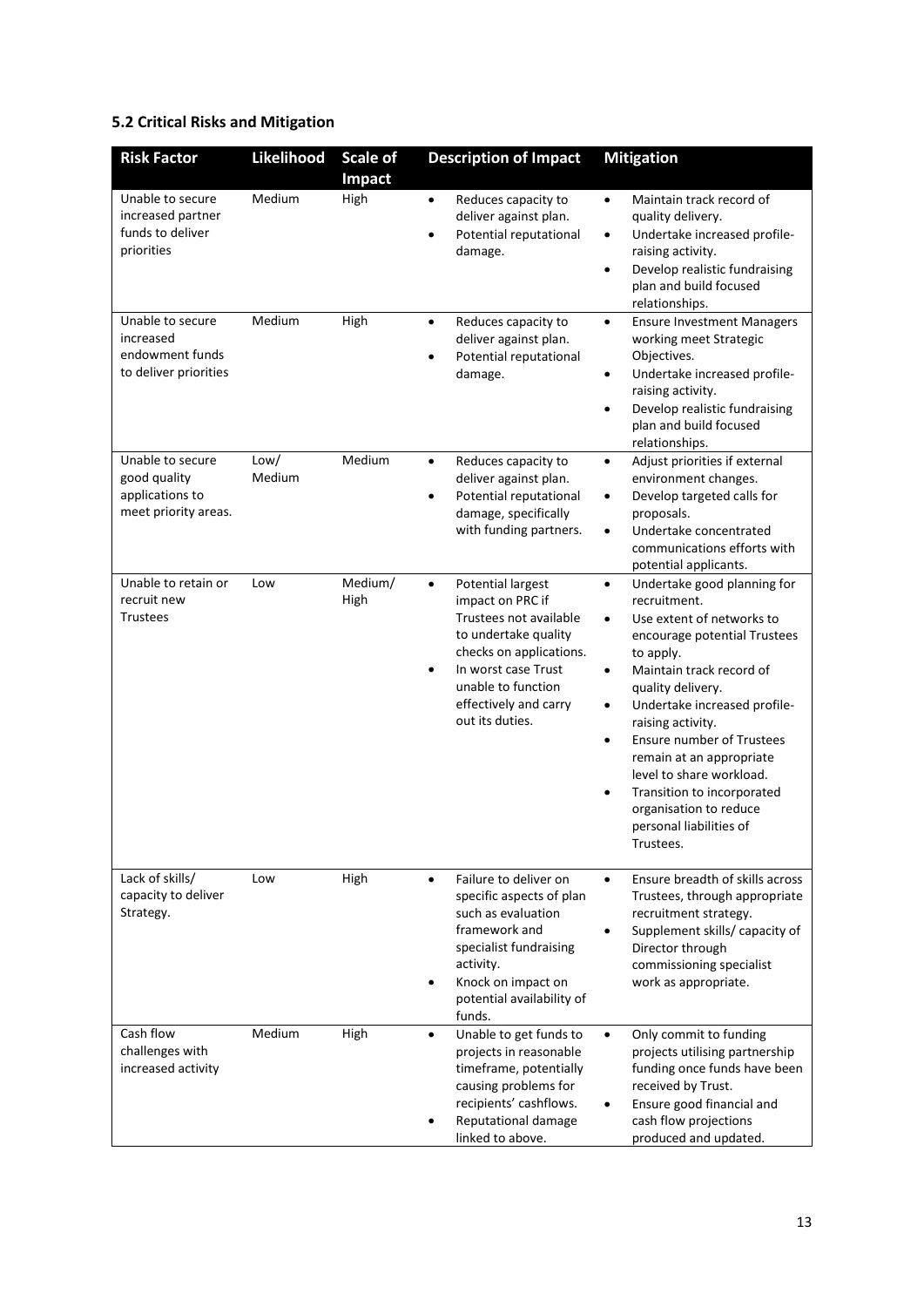|  | Maintain appropriate balance<br>of cash in current and fixed |
|--|--------------------------------------------------------------|
|  | term accounts.                                               |
|  | Spread financial risk through                                |
|  | appropriate treasury/ banking                                |
|  | strategy.                                                    |

#### **6. Review and Update**

This is a 10 Year Strategy with greater detail provided for the first 5 years. It is intended that that the Strategy remains relevant reflecting changes in the external environment and therefore the detail will be updated on a rolling three-year basis as set out below.

| December 2024: | Plan refreshed for 2025-2028           |
|----------------|----------------------------------------|
| December 2027: | Plan refreshed for 2028-2031/2         |
| During 2031:   | Develop new 10 Year Strategy 2032-2041 |